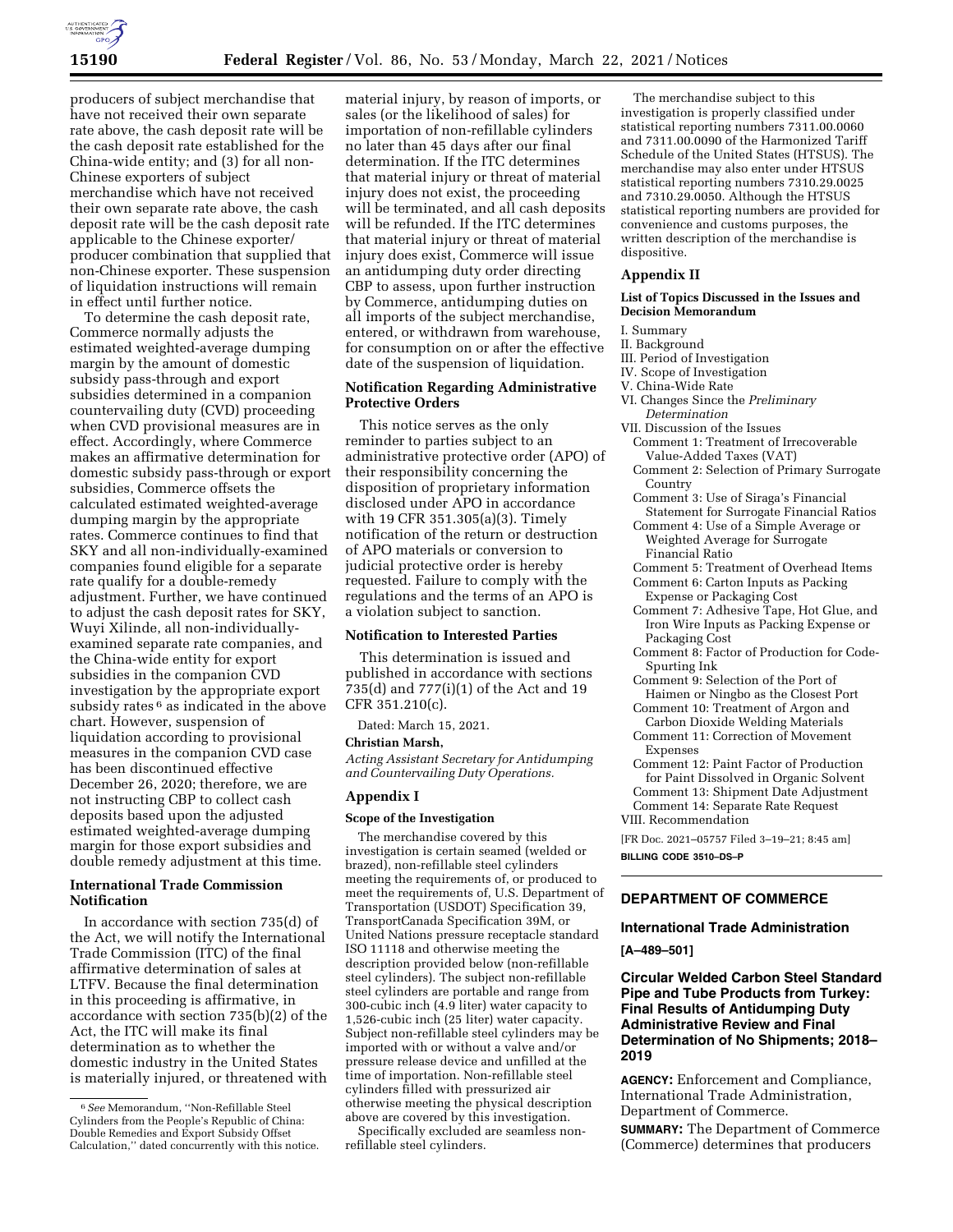and/or exporters subject to this administrative review made sales of subject merchandise at less than normal value during the period of review (POR), May 1, 2018, through April 30, 2019. **DATES:** Applicable March 22, 2021.

**FOR FURTHER INFORMATION CONTACT:**  Magd Zalok, AD/CVD Operations, Office IV, Enforcement and Compliance, International Trade Administration, U.S. Department of Commerce, 1401 Constitution Avenue NW, Washington, DC 20230; telephone: (202) 482–4162.

# **SUPPLEMENTARY INFORMATION:**

## **Background**

Commerce published the *Preliminary Results* of this administrative review on July 23, 2020.1 This administrative review covers 21 producers and/or exporters of the subject merchandise.2 Commerce selected Borusan for individual examination.3 The producers/exporters not selected for

2This review covers the following companies: Borusan Mannesmann Boru Sanayi ve Ticaret A.S. (Borusan Mannesmann) and Borusan Istikbal Ticaret T.A.S. (Borusan Istikbal) (collectively, Borusan); Toscelik Profil ve Sac Endustrisi A.S. (Toscelik Endustrisi), Tosyali Dis Ticaret A.S. (Tosyali Ticaret), and Toscelik Metal Ticaret A.S. (Toscelik Metal) (collectively, Toscelik); Borusan Birlesik Boru Fabrikalari San ve Tic (Borusan Birlesik); Borusan Gemlik Boru Tesisleri A.S. (Borusan Gemlik); Borusan Holding (BMBYH), Borusan Ihracat Ithalat ve Dagitim A.S. (Borusan Ihracat); Borusan Ithicat ve Dagitim A.S. (Borusan Ithicat); Borusan Mannesmann Yatirim Holding (BMYH), Tubeco Pipe and Steel Corporation (Tubeco); Erbosan Erciyas Boru Sanayi ve Ticaret A.S. (Erbosan); Kale Baglanti Teknolojileri San. ve Tic. A.S. (Kale Baglanti), Noksel Selik Boru Sanayi A.S. (Noksel Selik), Yucel Boru ve Profil Endustrisi A.S. (Yucel), Yucelboru Ihracat Ithalat ve Pazarlama A.S. (Yucelboru), Cayirova Boru Sanayi ve Ticaret A.S. (Cayirova), Kale Baglann Teknolojileri San. Ve Tic. A.S. (Kale Baglann), Borusan Istikbal Ticaret (Istikbal Ticaret) and Cinar Boru Profil San. ve Tic. As (Cinar Boru).

3 In prior segments of this proceeding, we treated Borusan Mannesmann Boru Sanayi ve Ticaret A.S. and Borusan Istikbal Ticaret T.A.S. as a single entity. *See, e.g., Welded Carbon Steel Standard Pipe and Tube Products from Turkey: Final Results of Antidumping Duty Administrative Review and Final Determination of No Shipments; 2013–2014,*  80 FR 76674, 76674 n.2 (December 10, 2015). We determined that there is no evidence in this proceeding's record for altering our treatment of Borusan Mannesmann Boru Sanayi ve Ticaret A.S. and Borusan Istikbal Ticaret T.A.S., as a single entity. The record does not support treating the following companies as part of the Borusan Mannesmann Boru Sanayi ve Ticaret A.S./Borusan Istikbal Ticaret T.A.S. entity: (1) Borusan Birlesik; (2) Borusan Gemlik; (3) Borusan Ihracat; (4) Borusan Ithicat; and (5) Tubeco. Accordingly, as discussed *infra,* each of these five companies will be assigned the rate applicable to companies not selected for individual examination in this administrative review.

individual examination are listed in the ''Final Results of the Review'' section of this notice.

On April 24, 2020, Commerce tolled all deadlines in administrative reviews by 50 days.4 On July 21, 2020, Commerce tolled all deadlines in administrative reviews by an additional 60 days.5 On September 15, 2020, we received a case brief from Borusan.6 On September 30, 2020, we received rebuttal briefs from the petitioner.7

On January 13, 2021, Commerce extended the final results of this review by 60 days.8 The deadline for the final results of this review is now March 18, 2021.

Commerce conducted this administrative review in accordance with section 751 of the Tariff Act of 1930, as amended (the Act).

#### **Scope of the Order**

The products covered by this order are welded carbon steel standard pipe and tube products from Turkey. For a full description of the scope, see the Issues and Decision Memorandum (IDM).

#### **Analysis of Comments Received**

All issues raised in the case and rebuttal briefs filed in this administrative review are addressed in the IDM. A list of the topics discussed in the IDM is appended to this notice. The IDM is a public document and is available electronically via Enforcement and Compliance's Antidumping and Countervailing Duty Centralized Electronic Services System (ACCESS). ACCESS is available to registered users at *[http://access.trade.gov.](http://access.trade.gov)* In addition, a complete version of the IDM is also accessible at *[http://](http://enforcement.trade.gov/frn/index.html) [enforcement.trade.gov/frn/index.html.](http://enforcement.trade.gov/frn/index.html)* 

The signed IDM and the electronic version of the IDM are identical in content.

6*See* Borusan's Letter, ''Circular Welded Carbon Steel Pipes and Tubes from Turkey, Case No. A– 489–501: Case Brief,'' dated September 15, 2020.

7The petitioner is Wheatland Tube. *See*  Petitioner's Letter, ''Welded Carbon Steel Standard Pipe and Tube Products from Turkey: Rebuttal Brief,'' dated September 30, 2020.

8*See* Memorandum, ''2018–2019 Antidumping Duty Administrative Review of Circular Welded Carbon Steel Standard Pipe and Tube Products from Turkey: Extension of Deadline for Final Results of Antidumping Duty Administrative Review,'' dated

#### **Changes Since the Preliminary Results**

Based on a review of the record and comments received from interested parties regarding our *Preliminary Results,* we made no changes to the preliminary weighted-average margin calculations for Borusan and for those companies not selected for individual review.9

#### **Final Determination of No Shipment**

In the *Preliminary Results,* we found that the following eight companies made no shipment of the subject merchandise to the United States during the POR: (1) Cinar Boru; (2) Noksel Selik; (3) Cayirova; (4) Yucel; (5) Yucelboru; (6) Toscelik Endustrisi A.S.; (7) Tosyali Ticaret; and (8) Toscelik Metal. No parties commented on this determination. For the final results of review, we continue to find that these companies made no shipment of subject merchandise to the United States during the POR.

# **Final Results of the Review**

As a result of this administrative review, we are assigning the following weighted-average dumping margins to the manufacturers/exporters listed below for the period of May 1, 2018 through April 30, 2019:

| Producers/exporters                                                 | Weighted-<br>average<br>dumping<br>margin<br>(percent) |
|---------------------------------------------------------------------|--------------------------------------------------------|
| Borusan Mannesmann Boru<br>Sanayi ve Ticaret A.S./                  |                                                        |
| Borusan Istikbal Ticaret T.A.S<br>Borusan Birlesik Boru Fabrikalari | 12.03                                                  |
| San ve Tic<br>Borusan Gemlik Boru Tesisleri                         | 12.03                                                  |
|                                                                     | 12.03                                                  |
| Borusan Holding<br>Borusan Ihracat Ithalat ve                       | 12.03                                                  |
|                                                                     | 12.03                                                  |
| Borusan Ithicat ve Dagitim A.S                                      | 12.03                                                  |
| Borusan Mannesmann Yatirim                                          |                                                        |
|                                                                     | 12.03                                                  |
| Tubeco Pipe and Steel Corpora-                                      | 12.03                                                  |
| Erbosan Erciyas Boru Sanayi ve                                      |                                                        |
| Ticaret A.S                                                         | 12.03                                                  |
| Kale Baglanti Teknolojileri San.                                    |                                                        |
| ve Tic. A.S                                                         | 12.03                                                  |
| Kale Baglann Teknolojileri San.                                     |                                                        |
| Ve Tic. A.S                                                         | 12.03                                                  |
| Istikbal Ticaret                                                    | 12.03                                                  |

#### **Disclosure**

Commerce intends to disclose the calculations performed for these final results of review within five days of the date of publication of this notice in the

<sup>1</sup>*See Circular Welded Carbon Steel Standard Pipe and Tube Products from Turkey: Preliminary Results of Antidumping Duty Administrative Review and Preliminary Determination of No Shipments; 2018–2019,* 85 FR 44509 (July 23, 2020) (*Preliminary Results*).

<sup>4</sup>*See* Memorandum, ''Tolling of Deadlines for Antidumping and Countervailing Duty Administrative Reviews in Response to Operational Adjustments Due to COVID–19,'' dated April 24, 2020.

<sup>5</sup>*See* Memorandum, ''Tolling of Deadlines for Antidumping and Countervailing Duty Administrative Reviews,'' dated July 21, 2020.

<sup>&</sup>lt;sup>9</sup> See accompanying IDM.